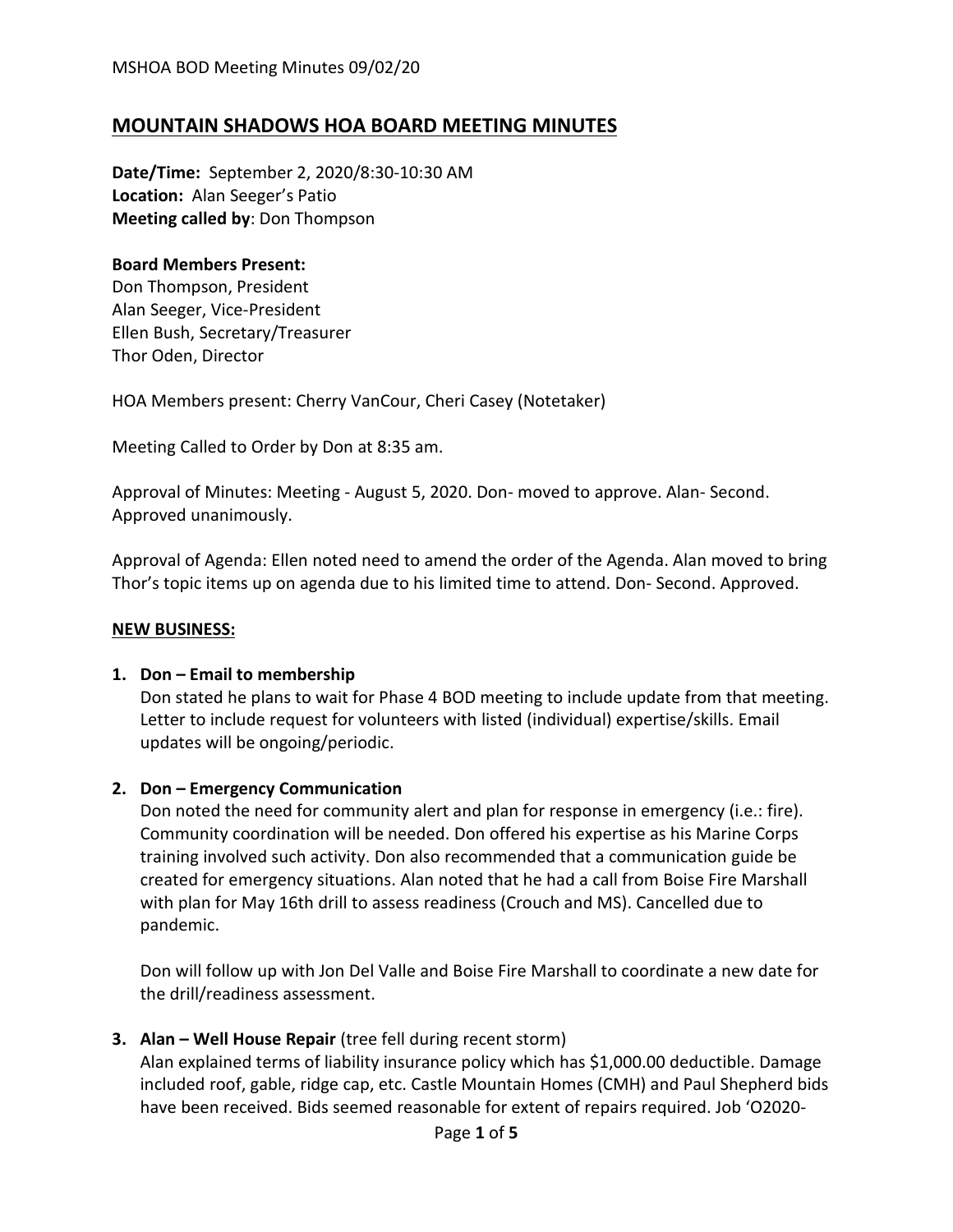WH2 Bldg Repair, Fallen Tree' was opened in Quick Books for this work. Thor noted that a side door should be added during repair for when the SWAB job is worked (job 'A2020-WH2 Vibration/Swab'). The swab job requires workers to see the well and each other while performing this job.

Alan- Moved to conduct repairs through insurance/claim with \$1,000 expense. Thor-Second. Approved unanimously. Alan is the lead on this job.

## **4. Thor – Dues Proposal**

Thor noted the Board should increase annual dues by \$90.00 per property. This would generate \$8,000.00 annually to operating budget. Alan noted the \$90.00 increase is not high enough. Thor addressed, per By-Laws, the Board can raise 20% without HOA members vote. If the Board raised dues by the lower amount (\$90) in 2021, the Board can define future needs to determine the appropriate additional increase needed. Don believes the Board should go to the membership with reasons for any larger increase. A 2/3 vote will be necessary for a larger increase. Ellen noted that a decision needs to be made soon as Dues invoices will be going out in December, for 2021.

Thor recommends an infusion of the \$90.00 increase now and another to be addressed at the next annual BOD would be appropriate. Ellen was not in favor of an aggressive increase unless there is some type of communication as to why the increase is so high. Ellen noted that some homeowners have expressed that gradual planned increases would be appropriate.

Thor moved to raise the dues by the \$90.00/yr. for infusion now. Alan- Second. Ellen stated that she will vote for this if information is included (i.e.: well cost, road cost, Infrastructure age, etc.). Need to get data from records to give actual dollar amounts. Alan stated that it appears we need to discuss balance sheet details before we vote on this. Thor tabled motion until financial discussion (later in this meeting) Don- Set prior motion aside at this time.

# **OLD BUSINESS:**

### **5. Update on Current Action Items:**

### **a) Thor – Road Repair Payment**

Thor reported the road repair costs/invoice was much higher than Ricky Steele's original bid. There was no communication while the repair job was in progress regarding the increased square footage of asphalt being used. The approved price/bid to the HOA was for a minimum of 5,000 square feet. The original HOA measurements were taken by Ray and Thor utilizing a two-foot repair for the sides. Turns out that width of repair frequently involved 3-4 ft. therefore, the cost quickly increased. **T**hor has told Ricky about how he should have come to him when it appeared the asphalt amount was substantially over the original estimate. Ellen noted that the issue is communication; the original bid should have listed a dollar amount that could not be exceeded. Don stated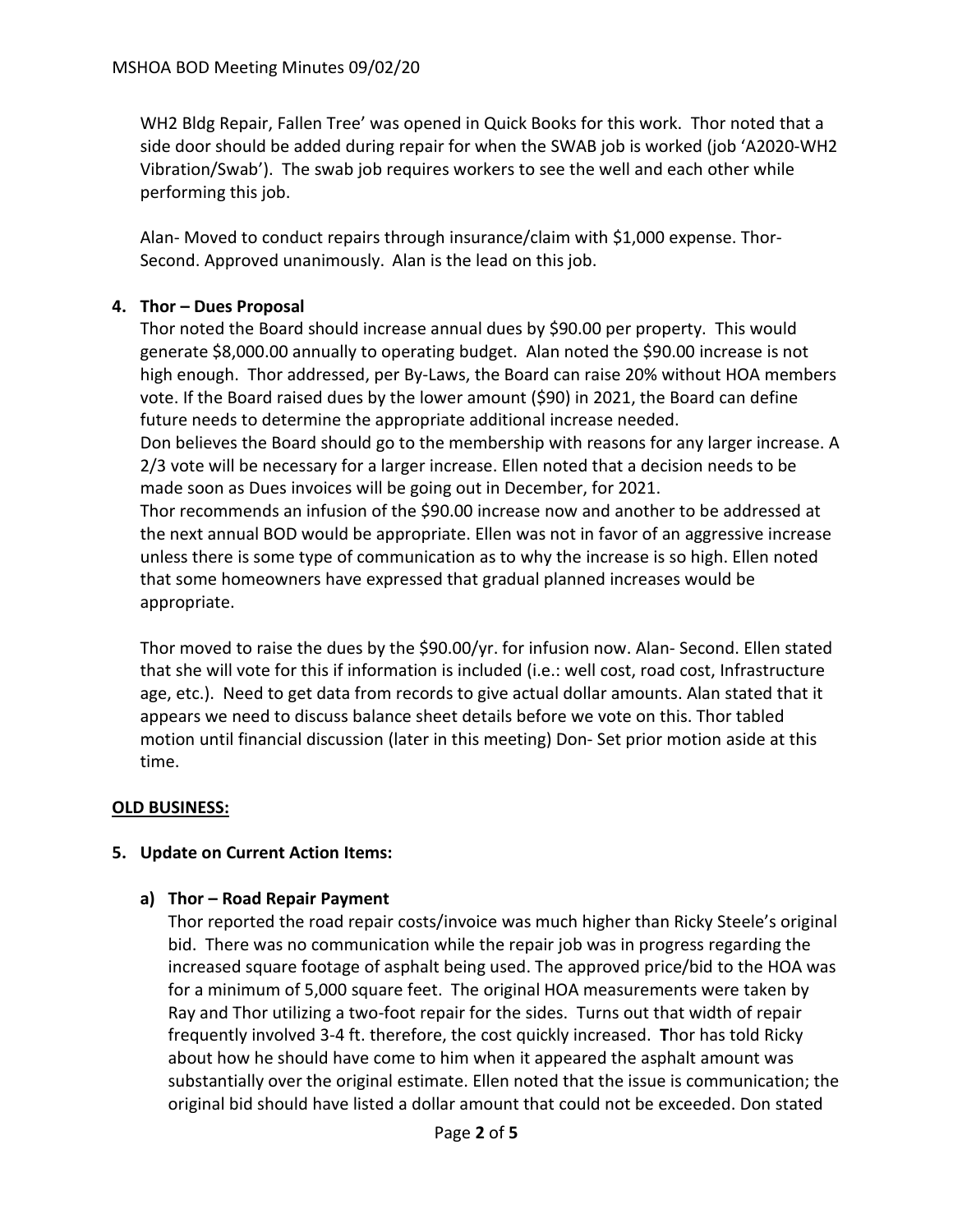the HOA should not be left with the price billed, yet we need to be fair with the cost Ricky experienced. Don further noted that the HOA re-measurement of the areas repaired show only 150 sq. ft. less than Ricky's measurements. Alan stated it appears Ricky did the work he believed needed to be done. This was not unfair, just unfortunate. Alan further stated that the invoice warrants the amount due. However, future bids must include the maximum amount.

General consensus, now that the invoice has arrived, there are some areas that would not have repaired had the Board known it would increase the price.

Ellen noted we can only honor the invoice we have now. The question is how and when do we pay the bill. Thor recommended that we pay the \$14,000.00 now and determine how to pay the remainder later.

Alan moved to pay the allocated \$14,000.00 to Ricky Steele now. Don- Second. Approved unanimously.

Alan moved to honor the invoice as it stands at 8,000 sq. ft. Thor- Second. Approved unanimously.

Alan moved that once we decide how to pay, the final balance should be paid. Thorsecond. Approved unanimously.

### **b) Thor – SWAB Job**

Thor noted a South facing door/window needs to be installed at Well House #2 to allow the workers to see each other when they swab the well. Alan will work with CMH requesting them to include a South facing door when they repair well house #2.

### **6. Ellen – Financial Report.**

Ellen noted that the Board had received the following reports via email prior to the Meeting: Financial Report, Budget Overview, Balance-Allocation Report, Approved Amount vs Actual by Job, Job Status Report, and Volunteer Time by Job.

Based on the Balance-Allocation Report, Ellen noted the Association is experiencing a cash flow shortage. Cherry manually merged the Balance-Allocation Report with the Budget Overview to illustrate the Association's current account balances (including CD) with amounts still outstanding to be paid. The current jobs listed on the merged report are forecasted to be completed and due before the end of year, well before the 2021 Annual Dues invoices are sent out (12/16/20) and due (1/15/21). After paying the invoices, there will be a cash flow shortage and we will be heading into snow season. There are 2 options to relieve the cash flow:

1. Postpone the completion of job(s) until next year. Current high dollar jobs included road work (completed and waiting to be paid), mail box job (later on agenda), swab job (scheduled to start shortly), Well House #2 repairs (fallen tree) and then there is snow removal. Cherry asked if the swab job can be postponed and Thor stated no.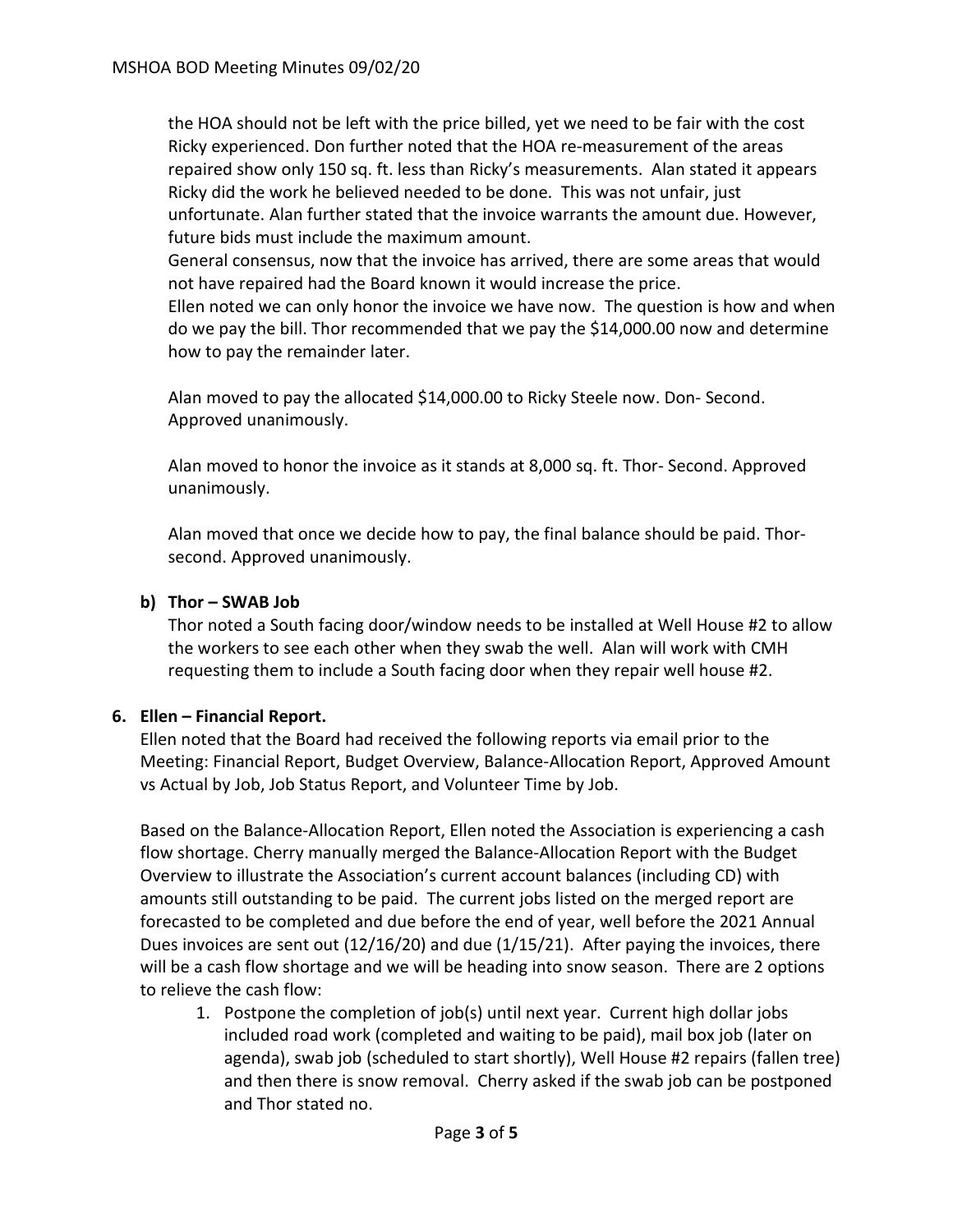2. All CD's have matured this year except one, CD-0021, that matures 9/3/20. If cashed, the amount would provide the cash flow needed.

Alan noted that currently "outside/extraordinary" jobs are actually normal and to be expected (should be in the projected budget). Don affirmed what Ellen had pointed out, that we need to account for budget availability when/before jobs are approved. Alan stated that there is a challenge in that most of the jobs are due to a reaction to a problem encountered. Cherry noted there is a Preventative Maintenance (PM) schedule created yet nobody is managing this PM schedule. If someone managed the PM schedule, this could reduce 'knee jerk' cost/repairs. Cherry also noted there are 2 open jobs with no lead - 2 vaults that are flooded and if these vaults freeze this winter; it could cost the Association much more in repair than if they were repaired/fixed before winter.

Don stated that Preventative Maintenance is to be added to the next meeting agenda.

Thor left the meeting.

Ellen noted that if the CD is cashed, the Board must have a plan to replace reserve funds when dues are received. Ellen stated that the Board should have a policy to direct funds routinely to reserve accounts. Alan stated that since we are not on firm ground financially, we need to address our underfunding to the HOA. Ellen suggested the need to analyze the funds needed to cover ongoing expenses, road repair, and reserves. Alan stated that we cannot, at this time, promise to pay back the CD in Jan. 2021. Alan affirmed the need for an outside evaluation to validate the BOD direction and funds needed to cover HOA costs. Ellen called for an action now to make funds available for bills due. Cherry discussed possibilities to add a "pay back" allocation in Quick Books to specific budget areas to account for CD payback (to keep the CD repayment paper trail clear). Ellen wants a clear plan to make the CD repayment. Should we move to: 1. increase dues by \$90.00/year; 2. cash matured (25K) CD; 3. allocate portion of HOA increase fee to repay CD?

Don - Called for a vote on the 20% dues increase to homeowners. Vote: Don – Opposed. Alan – Opposed. Ellen- In favor. Thor – In favor (as indicated by motion earlier in the meeting). Tied Vote. Ellen stated she could not move to cash CD without ability to allocate HOA fee increase since the vote was a tie.

Alan moved to cash the CD-0021 to infuse money for temporary budget short fall. Don  $-$ Second. Vote: Don – In favor; Alan – In favor; Ellen – Opposed .Motion passed to cash CD-0021 on September 3, 2020.

Ellen offered to work on identifying appropriate resources to help with MSHOA financial analysis. Don will work on letter to HOA which will include "future HOA due increase" potential and BOD work on analysis.

Ellen moved to approve final (excess) bill payment to Ricky Steele on February 1st, 2021. Alan – Second. Approved unanimously.